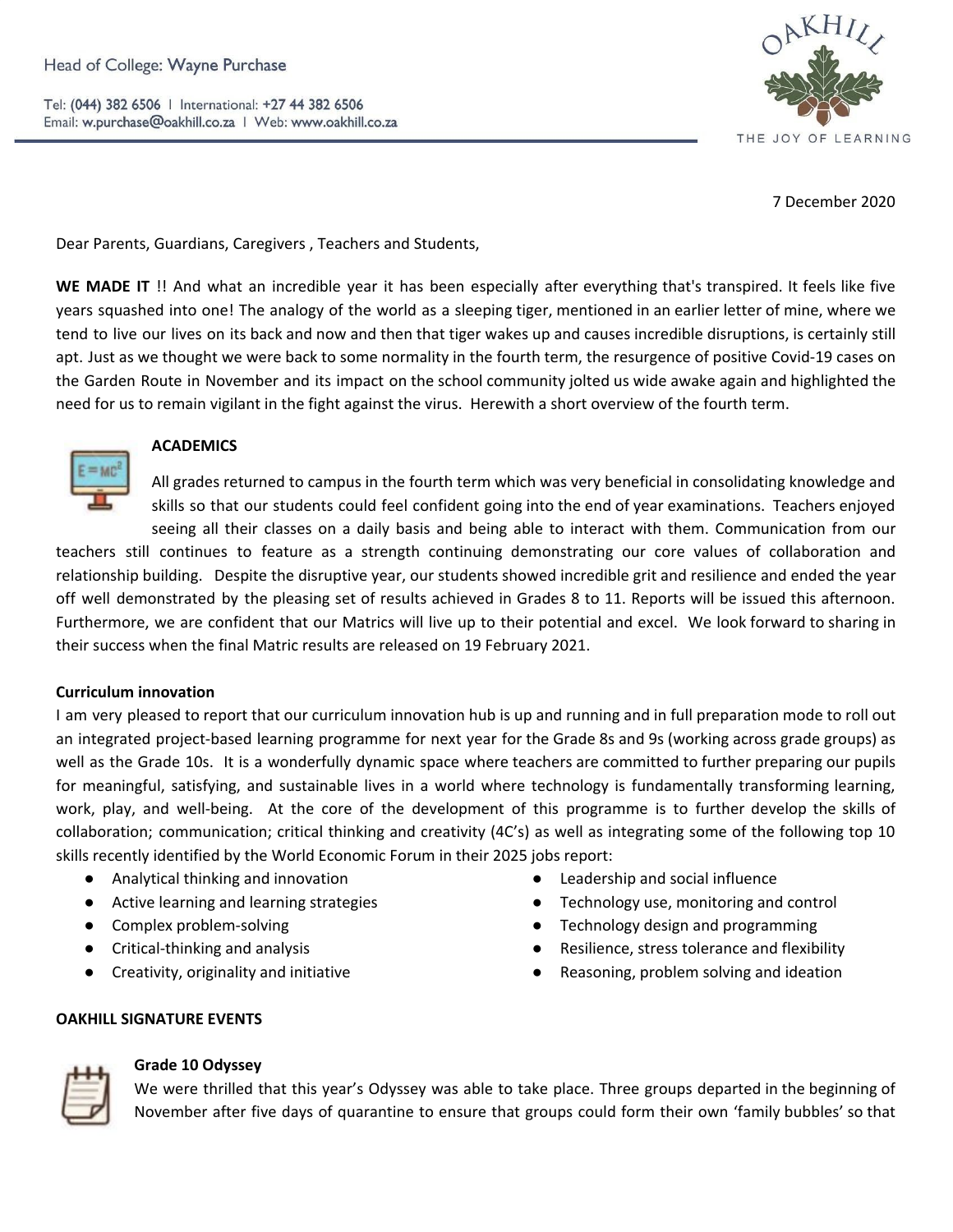

masks didn't have to be worn especially for the challenging hiking and cycling legs of the journey. All groups returned at the end of November to an enthusiastic welcome from pupils, teachers and parents.

The Grade 10 Odyssey is undoubtedly one of Oakhill's signature and defining events. I was very fortunate to be able to get some insight into the Grade 10s experience of the Odyssey through letters they had penned halfway through their journey. It was very heartening to read about how most of them spoke about overcoming challenges with teamwork (and realizing its power!) and that nobody is an island, as well as their ability to reflect on their experiences (the good, bad and ugly!), and how it has impacted them as a person as well as acknowledging their privilege.

We extend our gratitude to Colin Wylie, the group leaders and teachers, as well as Ms Hannalie Viljoen for all their hard work in planning, coordinating and leading this year's Odyssey ensuring its success.

## **Matric Valediction and Celebration of Excellence**

We were fortunate to have been able to host this event for the matrics this year due the restrictions being lifted to Level 1. It provided a wonderful sense of closure amidst a year of many matric 'lasts' not being able to take place. The event was split over two evenings so as to keep within the required Covid protocols. It was very heartwarming to see the thoughtful and affirming speeches made by the teachers to celebrate their students demonstrating once again one of the core values of Oakhill - relationship-centered education. We extend our gratitude to Mrs Mel Cloete, Mrs Karine Trollip, and Ms Melanie Vogt as well as to all the teachers that presented speeches for ensuring a successful and heartfelt evening.

#### **Matric Dinner**

Another event the Matrics were grateful for was the Matric Dinner. The Grade 11 committee of parents and pupils did a stirling job of creating a magical evening. We extend our gratitude to the committee and Ms Juliet Le Fleur for all their hard work putting it all together as well as the fundraising undertaken throughout the year.

#### **Grade 8 to 11 Celebration of Excellence**

This will take place in the beginning of the new term in 2021. Depending on the status of the response to Covid-19 at the time, it will be either hosted at the Oakhill Sports Campus with parents invited or as part of an assembly just for students and teachers.

#### **Oakhill Christmas Market @ The Lofts Boutique Hotel**

Unfortunately this annual event had to be cancelled; however, the team are looking at other opportunities for 2021.



#### **SPORT**

School sporting programmes found it the most challenging to find some traction during a pandemic with all the strict Covid protocols that had to be followed. Our programme, with a focus on skills and fitness, gained some traction in Term 4 with the lifting of restrictions to a Level 1 near the end of October. All sporting codes

were permitted to undergo training; coaching and have sports matches (with a cap of participants) with no spectators allowed. Unfortunately, there was not much time to make use of this opportunity before the Grades had to commence with their examinations. Physical Education lessons still continued during the academic day for the Grade 8s and 9s until they commenced with their examinations. Planning for next year has been particularly challenging with the latest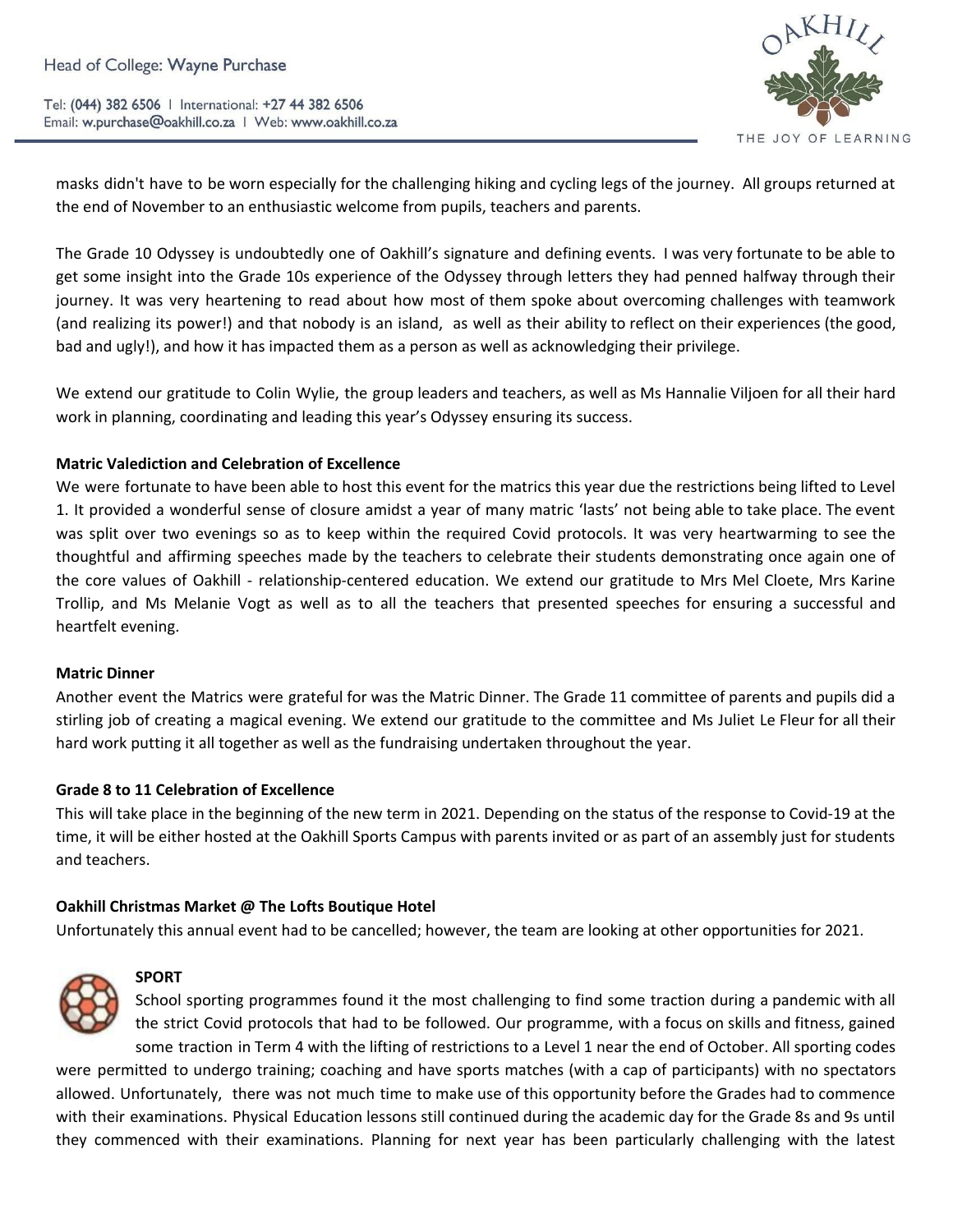

resurgence of Covid-19 cases on the Garden Route. Most sporting associations have not put fixtures together for next year; and have ceased all training and sports matches from mid-November until further notice. This will need continuous consideration and reevaluation for the beginning of 2021.

## **CULTURALS**



The school's cultural programme gained more traction in the fourth term with pupils being back on campus and are continuing to produce excellent creative work. Music lessons and band rehearsals also commenced in full with all the necessary COVID-19 protocols and procedures in place. The College band provided the music for the return of the Grade 10 Odyssey groups much to the delight of the school community.

A highlight of the fourth term was the Matric Art Exhibition and the Matric Drama practicals that took place in the middle of October. Nine matric art students exhibited at Knysna Mall and the standard was exceptional. The exhibition also created the opportunity to take photographs of all the artworks to meet the IEB requirements of submitting artworks digitally for marking and moderation due to Covid-19. Our drama students provided some excellent performances despite having to perform in a limited performance space to accommodate being filmed and recorded which was then submitted digitally to be assessed and moderated by the IEB examiner. Our Grade 11 students doing their Grade 7 music practicals also had to contend with doing them digitally for the examiners in London. Covid-19 has certainly come with challenges requiring much adaptability from our teachers and students which they have done with aplomb.



# **STAFF NEWS**

We bid farewell to Ms Juliet Le Fleur (Life Sciences); Mr Chicco Ponela (Sports department) and Ms Louise Fourie (Afrikaans) at the end of this term. We thank them for their impressive number of years of committed service to Oakhill and wish them well in their future endeavours.

Mr Jacobus Nel has been appointed as the Life Sciences teacher from the beginning of 2021. He has a wealth of experience both locally at DBE and IEB schools and internationally at IB and Cambridge curriculum schools. Jacobus is also an avid cyclist and keen photographer as well as a well-regarded athletics coach. In addition to his Bachelor of Science degree from the University of Stellenbosch, Jacobus holds a masters in Management of Development from the Van Hall Larenstein University of Applied Sciences in the Netherlands.

Ms Denise Du Plooy has been appointed as the new Afrikaans teacher for 2021 and comes from the Mountain Cambridge School in Hartbeespoort. She has also solid experience in DB,; IEB and Cambridge curriculum schools and has a Bachelor of Education degree from the University of Pretoria. Denise is also passionate about social responsibility programmes and is very keen to immersive herself in these at Oakhill.

From our strategic planning sessions in the beginning of Term 4, a need for a more focused approach to certain phases in the College was identified. Mrs Sonja Victor will be heading up the GET phase (Grade 8 & 9) and Mrs Melanie Cloete the FET phase (Grade 10-12). In addition to these posts, Dr Herman Kitshoff will be heading up the Learning Programme and Administration portfolio and Ms Colette Rügheimer will be the Cultural representative on the College Executive. Mrs Anel Swanepoel will be the Matric Dance and Fundraising Coordinator. Mrs Diana Barnard is heading up the Operational Hub that looks at the compilation of timetables and other necessary operational needs of the College. The